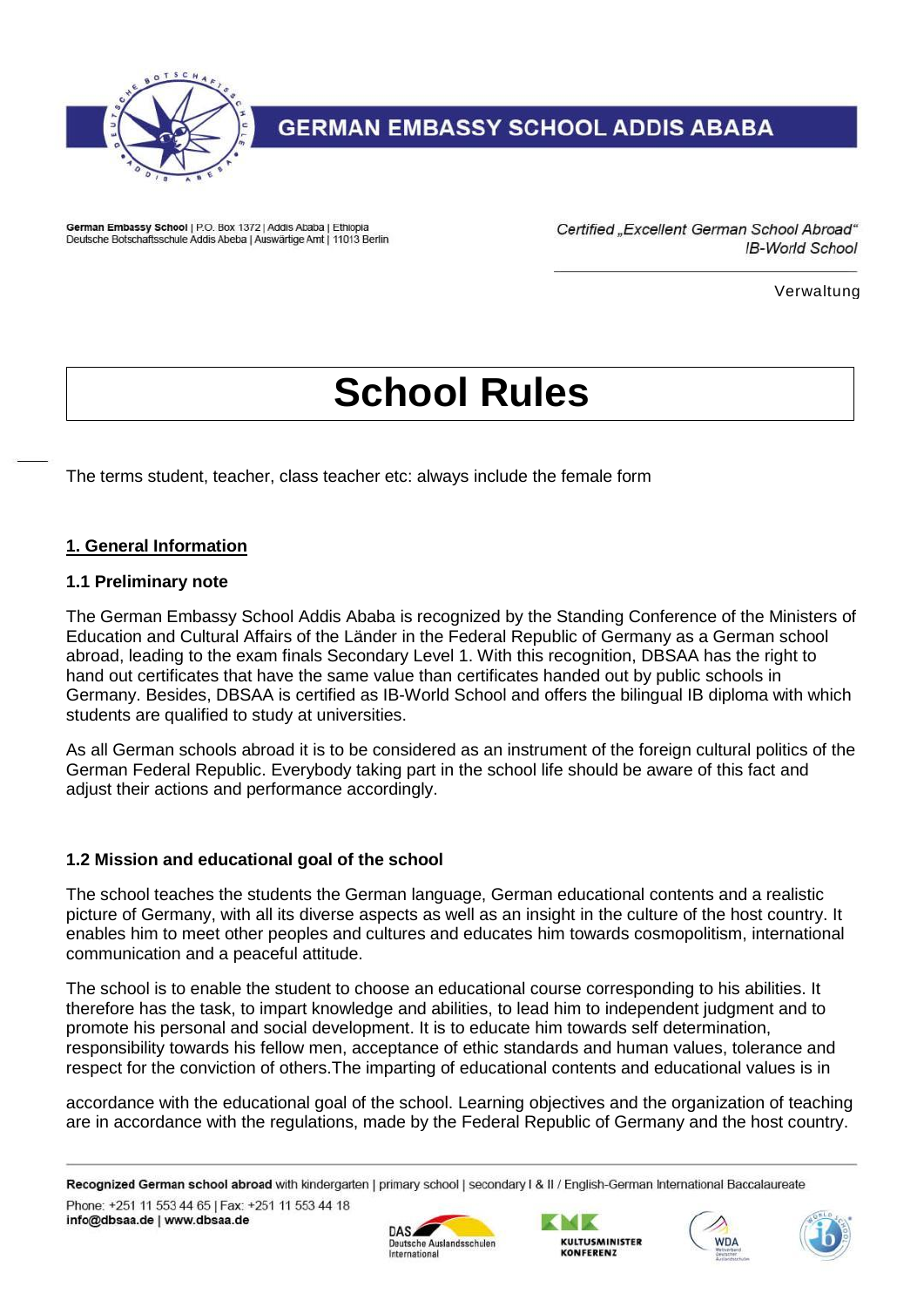

German Embassy School | P.O. Box 1372 | Addis Ababa | Ethiopia Deutsche Botschaftsschule Addis Abeba | Auswärtige Amt | 11013 Berlin Certified "Excellent German School Abroad" **IB-World School** 

Verwaltung

#### **1.3 Structure of the school leaving qualifications**

The German Embassy School Addis Ababa is divided in primary, orientation level (grade 5), secondary level I (grades 6-10) and secondary level II (grade 11 and 12; IB-program). The secondary level Ihas grammar school (high school) character, extended elementary (basic secondary),junior high (six form high) and grammar (high) school students are taught together.

Connected to the school is a Kindergarten including pre-school.

The students can acquire the following school leaving qualifications.

- the extended elementary finals at the end of age group level 9 (A) or
- the secondary finals at the end of age group 10 (B) or
- the right to progress into the grammar school senior forms at the end of age group level 10 (C) or
- the bi-lingual International Baccalaureate (IB) finals grade 12.

The exams at the end of secondary level I take place under the chairmanship of the responsible person from the Standing Conference of the Ministers of Education and Cultural Affairs of the Länder in the Federal Republic of Germany (KMK).

Final exams in in the IB-program are under supervision of the IB-organization. The KMK has decided on March 2nd, 2017 that the bilingual IB certificate is equivalent to the German Abitur and therefore recognized.

#### **1.4 Purpose of the school rules**

The school can only comply with its mission, if school authorities, directors, teachers students and parents or guardians (subsequently referred to as parents), combine efforts based on mutual trust. The regulations of the school rules are to serve this interaction.

#### **1.5 Further regulations**

The school issues house rules, disciplinary -, conference – progress- (to next class) and reportregulations as well as regulations for the participation of students, parents and teachers.The final procedure is regulated by the examination regulations of KMK and IB-Organization.









Recognized German school abroad with kindergarten | primary school | secondary I & II / English-German International Baccalaureate Phone: +251 11 553 44 65 | Fax: +251 11 553 44 18 info@dbsaa.de | www.dbsaa.de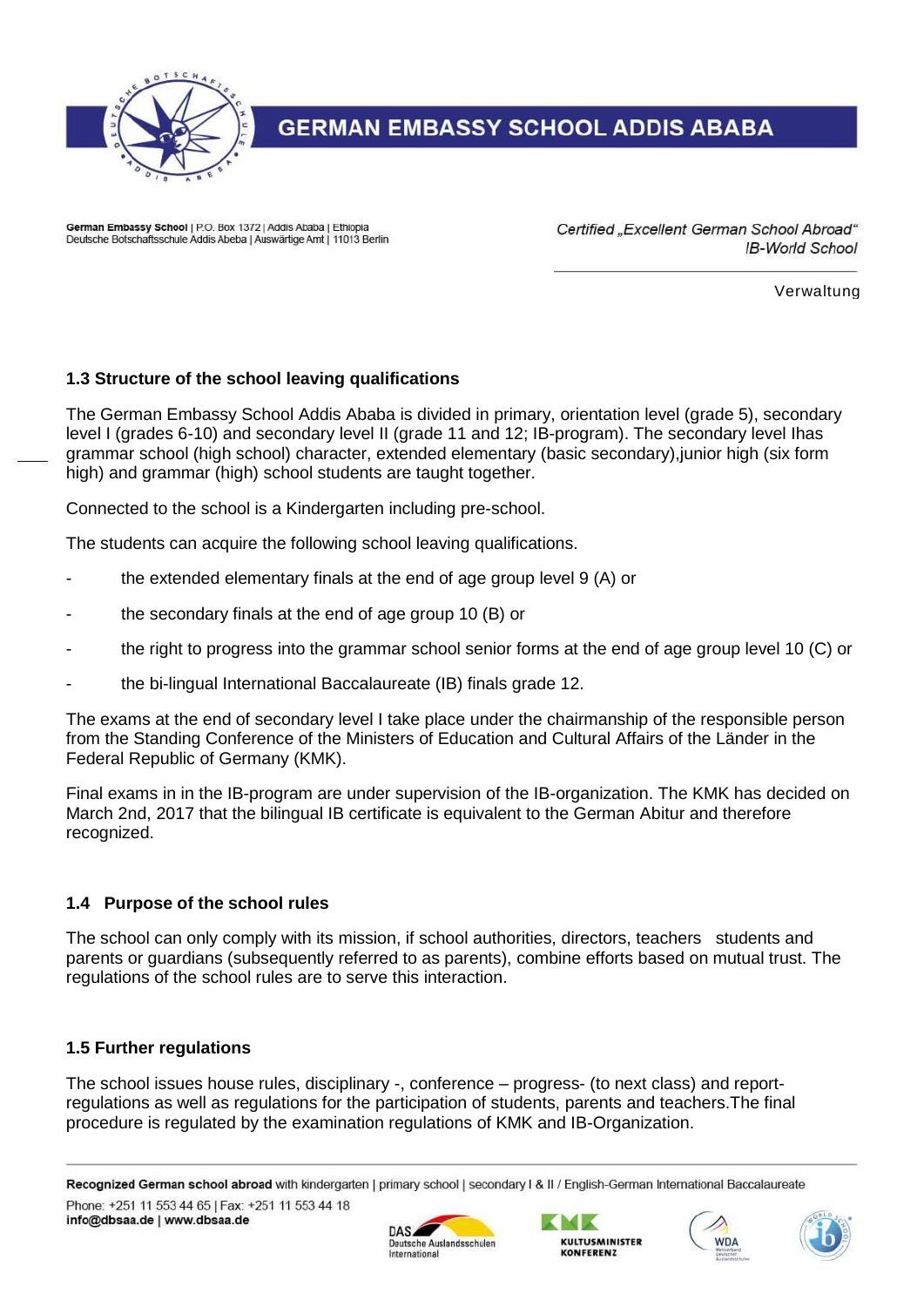

German Embassy School | P.O. Box 1372 | Addis Ababa | Ethiopia Deutsche Botschaftsschule Addis Abeba | Auswärtige Amt | 11013 Berlin Certified "Excellent German School Abroad" **IB-World School** 

Verwaltung

#### **2. The students' status at the school**

In order to fulfill the formative and educational assignment of the school, it is essential, that the student is granted the possibility of active participation in class and the school life; that he is prepared to do so and is entitled to look after his rights and duties, in compliance with the school's mission.

#### **2.1 Rights of the student**

Through attending classes and his active participation in classes and school life, the student, according to his possibilities and age, plays a part, to put his right for education to reality.

In particular he has the right

- to be informed about matters concerning him
- to be informed about his standard of performance and to be advised concerning questions of his school career,
- to complain about infringements of his rights,
- to be heard before measures for the maintenance of order are applied.

#### **2.2 The students' duties**

To reach the educational goal and to fulfill the tasks of school is only possible, if the student attends classes and obligatory school events regularly.

The student is obligated, within the framework of classes, and in the interest of school life, to follow the necessary instructions and directions of his director, teacher and other authorized persons. By doing

so he plays his part in creating and maintaining the order, which is necessary for the fulfillment of the school's aim and for living together in each school.

#### **2.3 Student participation**

Connected to the educational mission of the school is the task, to enable the student to take up joint responsibility and especially to contribute to classes according to his age, but also to promote hisparticipation in school life.





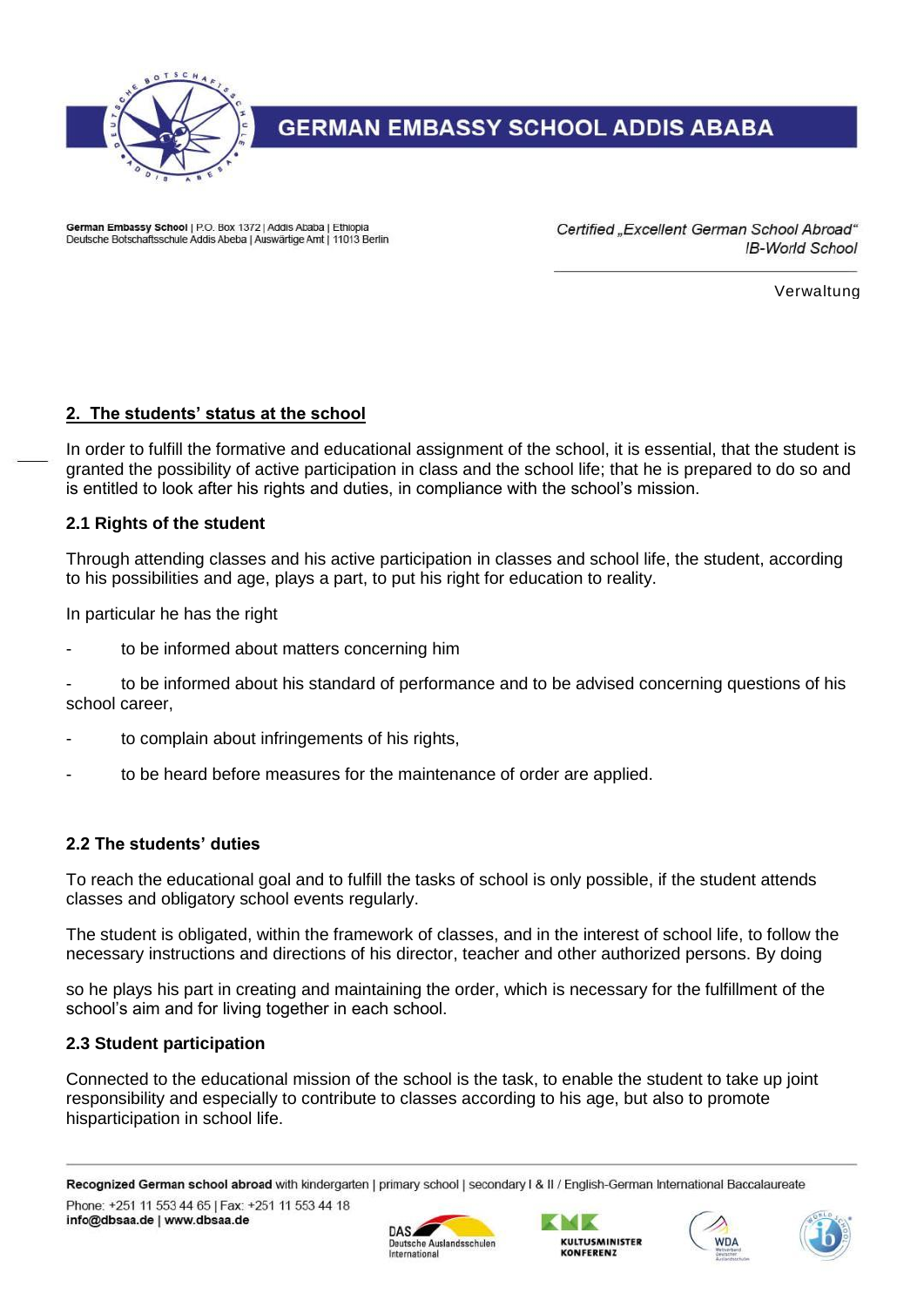

German Embassy School | P.O. Box 1372 | Addis Ababa | Ethiopia Deutsche Botschaftsschule Addis Abeba | Auswärtige Amt | 11013 Berlin Certified "Excellent German School Abroad" **IB-World School** 

Verwaltung

The school provides the preconditions to do so and develops forms of student participation for all ages especially in the form of students' council (SV).

Through participating in special committees like steering group, conferences and work groups (AG) the students are enabled to take part in activities, which are important for them, as well as the school and which go beyond the scope of the school (e.g. social aid activities).

The edition of a student newspaper is to be agreed on by students and school administrators/director mutually.

#### **3. Parents and school**

#### **3.1 Cooperation of parents and school**

The imparting of knowledge to and education of the students is a joint task of parents and school.This primarily means that parents and school have a close connection and so are able to communicate in time, in order to prevent difficulties, threatening to affect the development of the student.

The school advises the parents concerning subject and pedagogical questions. It gives insight into guidelines and rules, establishes consultation hours and schedules parent's meetings and class pt meetings.Latter are summoned by the elected parent representatives in agreement with the class teacher.

The parents support the school in its educational task. Therefore they cooperate with teachers and

headmaster and enquire about the conduct and standard of performance of their child. Parents or guardians have to take notice of school communications and reports and confirm them by signature if requested.

The parents see to it, that their child fulfills its duty of attending school and is equipped appropriately for classes. They are liable for the careful handling and timely return of all loan items of the school, entrusted to the student.

The parents are obligated, to punctually pay the school fees and other fees fixed by the school authorities.Parents are informedearly before the end of the current school year about details according school fees, application for a reduction of school fees, terms and mode of payment. Should the terms of payment not be kept, the respective students can be excluded from classes.







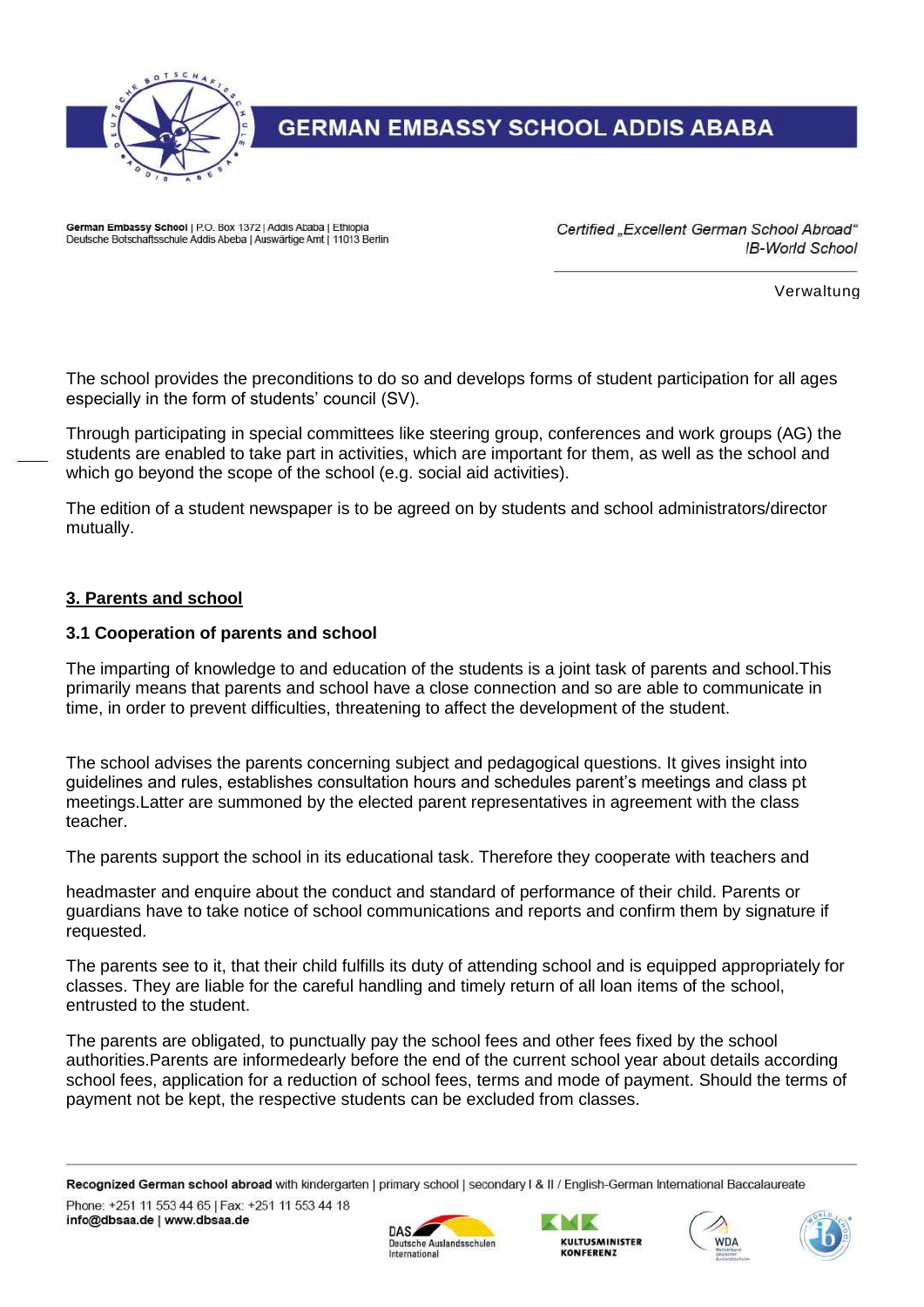

German Embassy School | P.O. Box 1372 | Addis Ababa | Ethiopia Deutsche Botschaftsschule Addis Abeba | Auswärtige Amt | 11013 Berlin Certified "Excellent German School Abroad" **IB-World School** 

Verwaltung

#### **3.2 Parents participation**

The parents are called upon, to get membership with the German School Association in Ethiopia and to take active part in the community life. So they obtain the possibility to participate in decisions of the school authorities. For further details see the statutes of the association. Besides the cooperation in the school association, the parents are given the possibility, to play a part in practical school work in an appropriate form. The establishment of a parents` committee serves this purpose in particular.

#### **4. Admission and school leaving of students**

#### **4.1 Registration**

The registration of the student is made through parents or a representative. The certificates requested

by the school are to be presented at registration. For further details see the yearly updated General Information concerning the school year.

#### **4.2 Admission and leaving**

The head of school decides on admission and grading into a class level, if consideration is necessary,

in accordance with a committee formed by teachers of the school.When admitting students, which aim at a German school leaving qualification, the regulations issued by the Conference of Ministers of Education and Cultural Affairs have to be observed.

Guidelines for the admission of students are set up through the school authorities in accordance with the director. The latest obtained report (certificate) is to be presented upon admission. German students, whose parents are not residing in the host country, are not admitted on principle. This also applies to major students (full legal age).Exceptions are decided upon by board decision and presented to the appropriate German authority for approval.

With the admission of the student, the regulations of these school rules are binding for the parents or guardians. It is handed over to them together with the house rules and an information form about the respective school year against acknowledgement of receipt.

The notice of leave of a student has to be effected in written form by the parents/ guardian.

Recognized German school abroad with kindergarten | primary school | secondary I & II / English-German International Baccalaureate Phone: +251 11 553 44 65 | Fax: +251 11 553 44 18 info@dbsaa.de | www.dbsaa.de







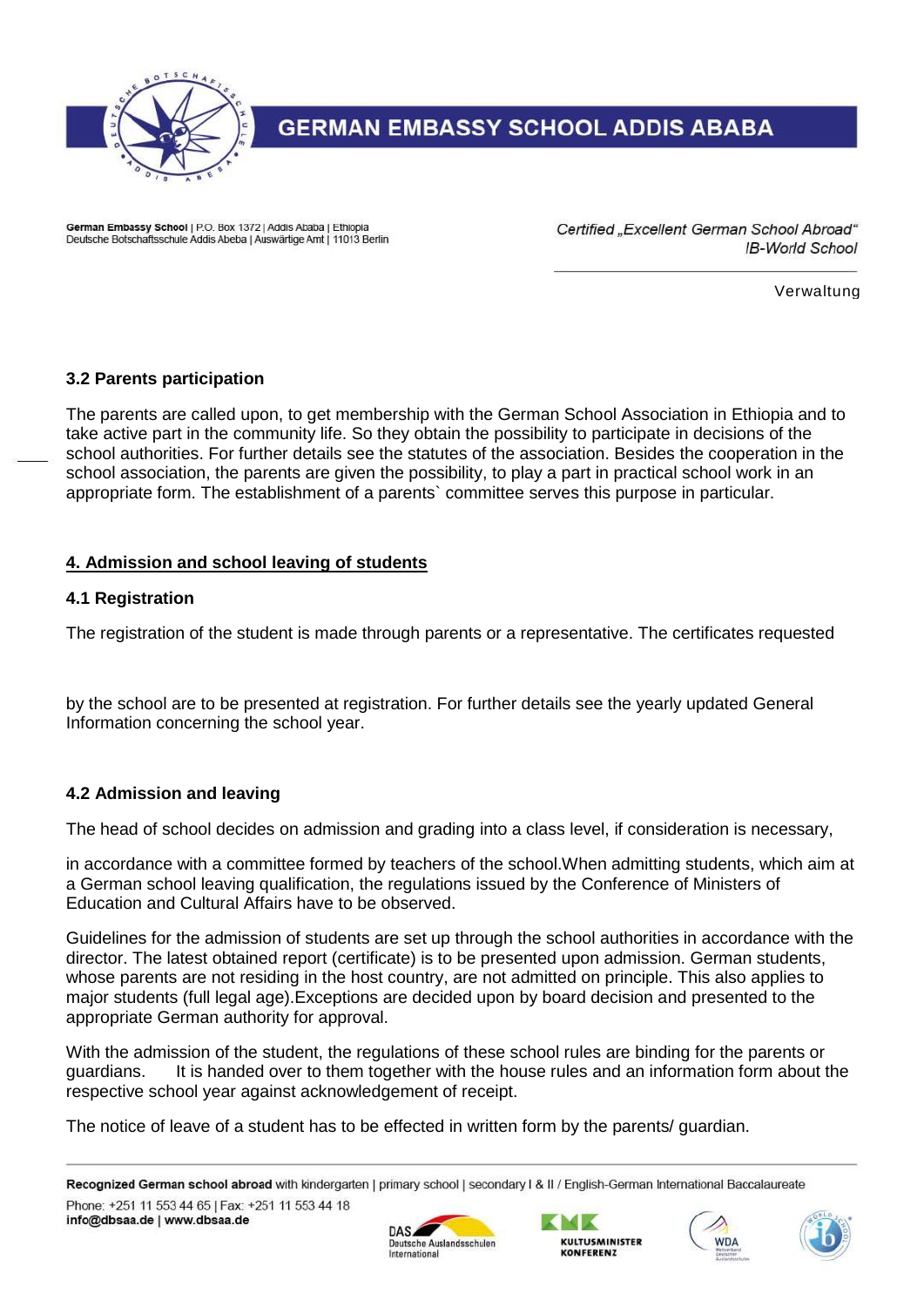

German Embassy School | P.O. Box 1372 | Addis Ababa | Ethiopia Deutsche Botschaftsschule Addis Abeba | Auswärtige Amt | 11013 Berlin Certified "Excellent German School Abroad" **IB-World School** 

Verwaltung

The student receives a leaving certificate. Reports are only handed over if the school fee is paid completely and all loan items are returned duly to the school.

#### **4.3 School leaving**

The student is dismissed from school, if

- he has achieved the respective educational aim of his school career
- written notice of leave is given by the parents

- he is excluded from further school attendance because of a measure to maintain order

In the first case he gets a school leaving qualification in the rest of cases a leaving certificate.

#### **5. School attendance**

#### **5.1 Attendance of classes and school events**

The duty to attend class includes, that the student is prepared for class, is taking active part, carries out the assignments given and holds ready the necessary books and working materials. A student's enrollment for participation in an elective subject or a working group (AG) obligates him to regularly attend for the period of time fixed by the school.The director decides on exceptions.

#### **5.2 Absence from school**

Is a student prevented from attending class or other obligatory school events, through sickness or other reasons, the parents instantly have to inform the school.Returning to school, the student presents a written communication from the parents, showing the reason and length of the absence. In special cases, the presentation of a medical certificate can be requested.

Concerning absence for a longer period of time, the class conference has to decide, whether or to which extent an assessment of performance is possible.







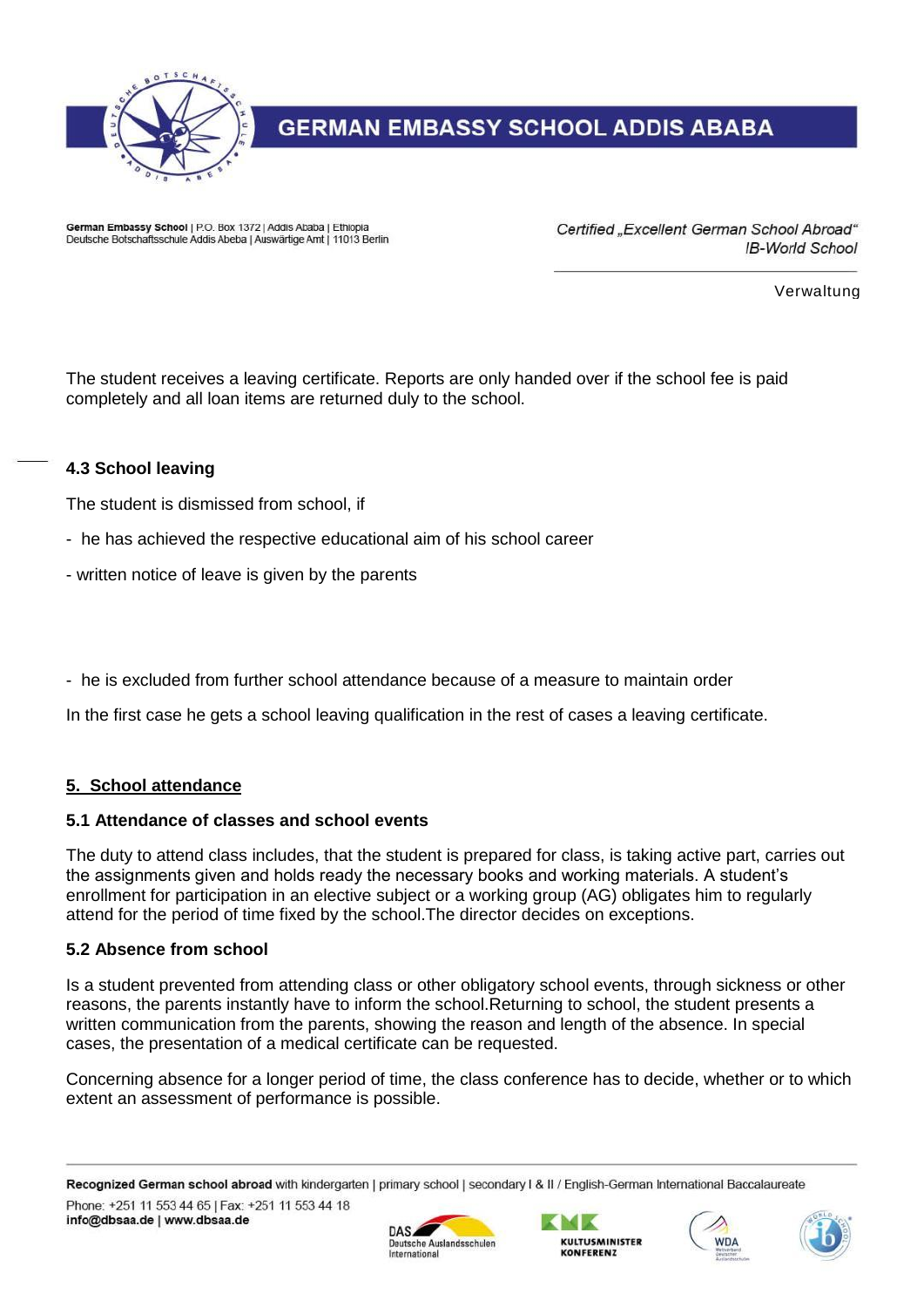

German Embassy School | P.O. Box 1372 | Addis Ababa | Ethiopia Deutsche Botschaftsschule Addis Abeba | Auswärtige Amt | 11013 Berlin Certified "Excellent German School Abroad" **IB-World School** 

Verwaltung

#### **5.3 Granting leave from classes and other school events**

Leave from single classes can be granted by the respective subject teacher. Up to one school day can be granted by the class teacher, unless the leave is not applied for in immediate connection with the school holidays.The director decides on all other cases.

Granted leave for a longer time and especially in direct connection to the holidays is only possible exceptionally and has to be based on an application of justified reason.The applicant is responsible for a possible decline of the student's performances due to the granted leave.In such cases, the school is entitled to suspend progress to the next grade, according to performances. Further details are determined by the progress regulations. Should a student be prevented from returning from holidays in time, due to unforeseen circumstances, the director has to be informed without delay.

#### **5.4 Exemption from attending the subjects religion and sports**

In as much as the subject religion can be offered the students are obligated to attend these classes. Exemption from religion classes can only be effected, if a written application, based on belief and conscience reasons is filed by the parents and when reaching religious majority, by the student himself. The exemption is granted by the headmaster. In case comparative religious studies as a subject is offered instead of the usual religion classes, the possibility of exemption does not exist.

A long term exemption from sports classes can only be granted, if that is found necessary, and is based on a school or treating doctor's certificate. This exemption is granted the longest for one school year.

#### **6. Homework, assessment and records of performances, acts of cheating, progress to the next grade**

#### **6.1 Homework**

In all subjects, the main work is done in class. Homework develops naturally from classes, serves for repetition, deepening and preparation. Amount and level of difficulty of the homework have to suit the age and performance capability. Homework has to be prepared and given in a way that the student is able to manage it by himself within an appropriate time. In order to support the student, without asking too much, the teachers of a class coordinate regarding the amount of the homework. The class teacher is responsible for this coordination. Generally homework is examined in class and discussed and homework exercise books are checked regularly.







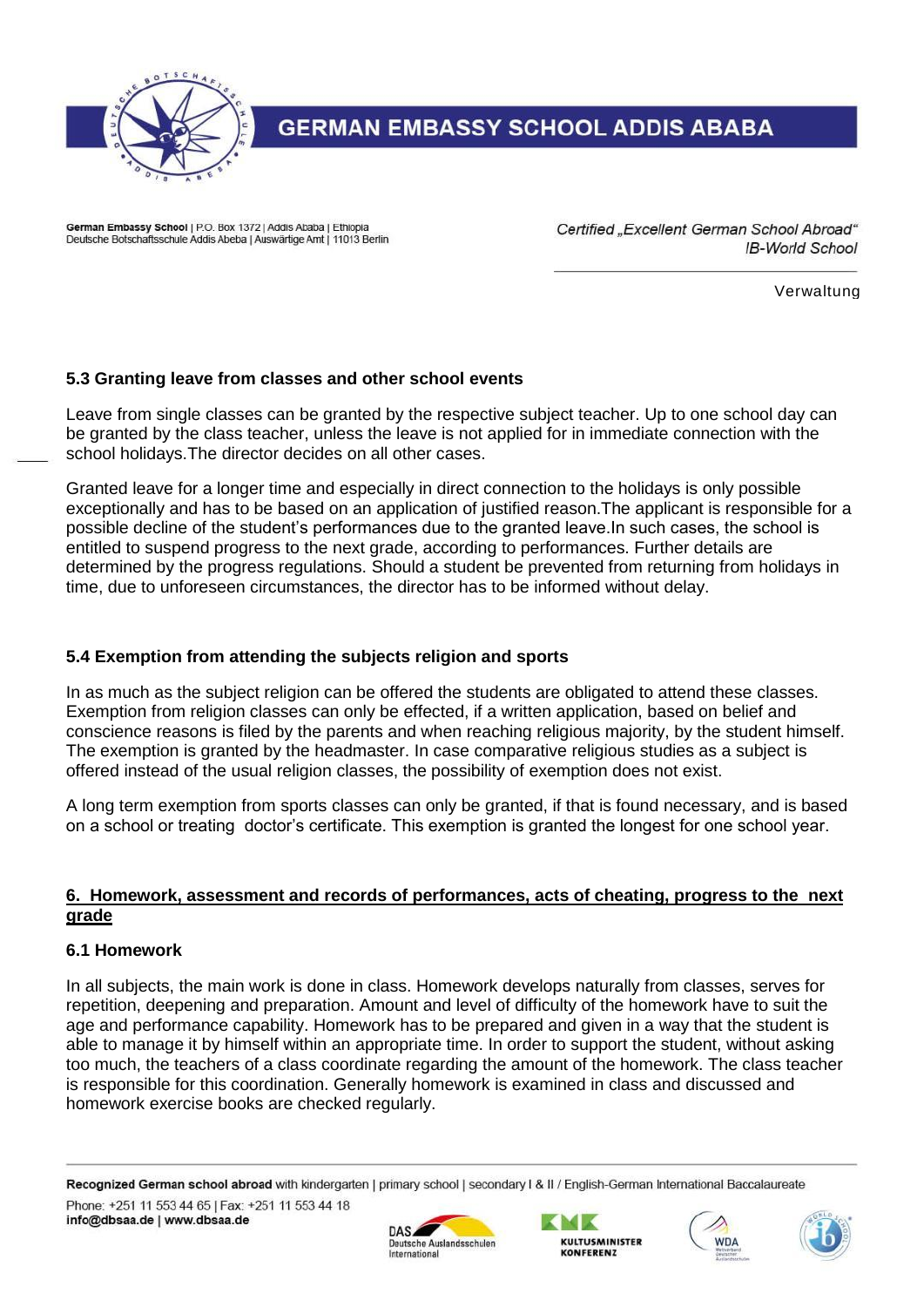

German Embassy School | P.O. Box 1372 | Addis Ababa | Ethiopia Deutsche Botschaftsschule Addis Abeba | Auswärtige Amt | 11013 Berlin Certified "Excellent German School Abroad" **IB-World School** 

Verwaltung

#### **6.2 Performance assessment as a pedagogical task**

Performance assessment is a pedagogical task. The school gives the student lead about getting

acquainted with the requirements of the curriculum and assessment of his performances and to recognize its need. Performances are assessed primarily by the level of achievement of the educational demands. Additionally, especially in the secondary level I, the relationship to the learning group, in which the performance is given, the individual learning progress of the student and his

motivation are also included in the assessment.

Assessment of performance helps the student to recognize his level of performance, and to compare them to other performances.It enables the teacher, to examine the success of his classes and to consider it, concerning his further planning.

The teacher assesses the performances of a student with pedagogical responsibility. He moves within the frame of the valid regulations and the standards set by the subject- and general conference. The assessment is based on as many oral, written and practical work forms as possible. All work formsthat are used to assess have to be practiced before in class.

Generally assessments have to be done according to the type of school that the student is attending and have to make allowance for the different areas of demand I, II and III.

#### **6.3 Marks**

Performance evaluation at primary school is done in form of competence grid certificate complemented by marks like in secondary level. Details are managed internally by the primary school.

The student's performances are evaluated according to the six level marking system with the marks very good, good, satisfactory, sufficient, poor or unsatisfactory.

The marks are based on the following definitions.

Very good  $(1)$  = a performance, which meets the requirements up to a special degree

 $Good$  (2) = a performance which fully meets the requirements

#### Satisfactory  $(3)$  = a performance which meets the requirements in general

Recognized German school abroad with kindergarten | primary school | secondary I & II / English-German International Baccalaureate Phone: +251 11 553 44 65 | Fax: +251 11 553 44 18 info@dbsaa.de | www.dbsaa.de





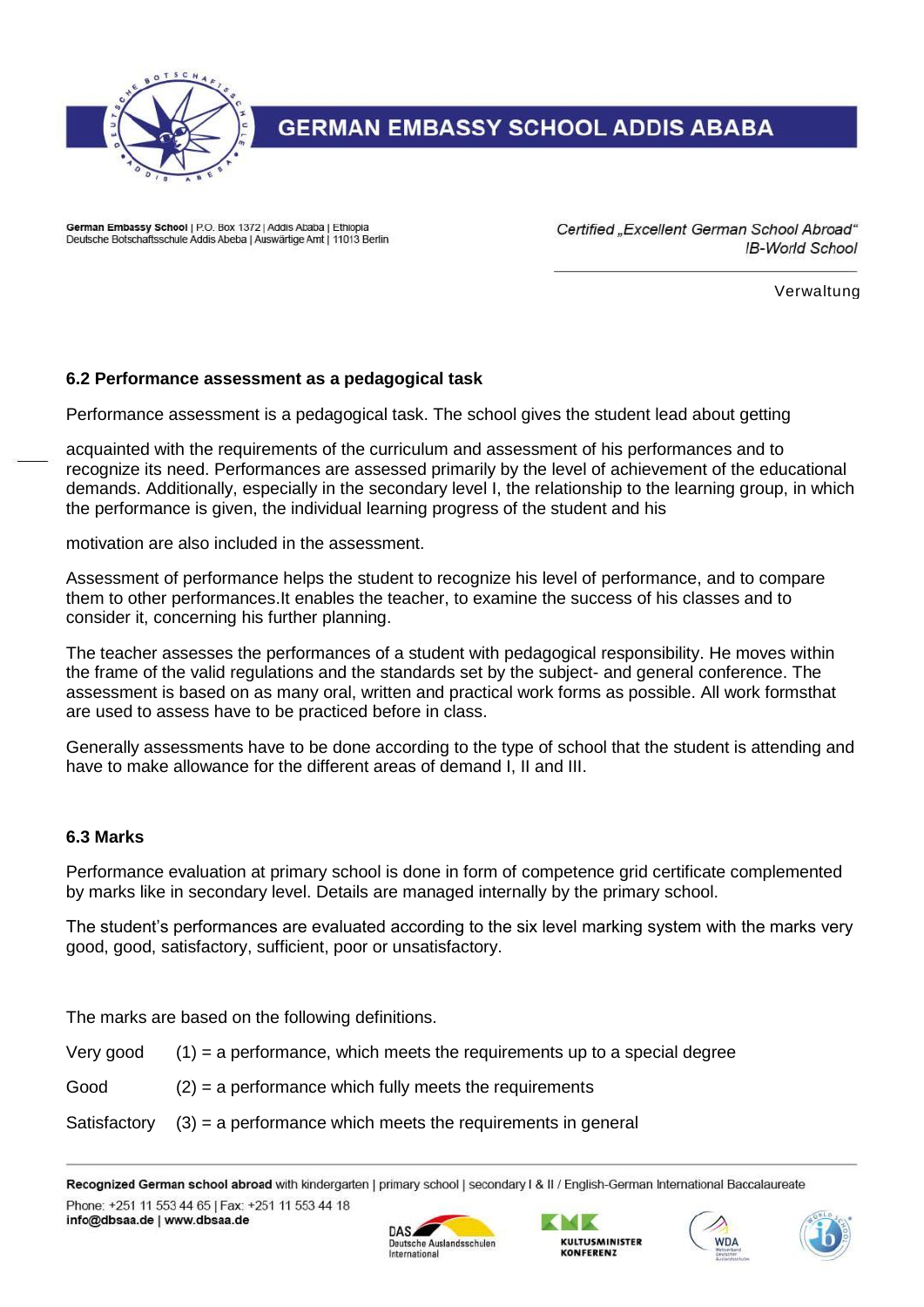

German Embassy School | P.O. Box 1372 | Addis Ababa | Ethiopia Deutsche Botschaftsschule Addis Abeba | Auswärtige Amt | 11013 Berlin Certified "Excellent German School Abroad" **IB-World School** 

Verwaltung

Sufficient  $(4)$  = a performance, which is faulty but as a hole still meets the requirements

Poor  $(5)$  = a performance which does not meet the requirements but which shows that the necessary basic knowledge is there and that the shortcomings can be overcome in the foreseeable future.

Unsatisfactory $(6)$  = a performance which does not meet the requirements and even thebasic knowledge is fragmentary, so that the deficiencies cannot be overcome in the near future.

At IB level performance evaluation is given in regulation with the IBO level 1 (lowest mark) to level 7 (highest mark).

#### **6.4 Oral performance record**

When elaborating the subject matter and ensuring the teaching results, all oral work forms have their own significance, besides the written forms. Oral performance records are to be considered appropriately when assessing the performance. Further details are given by the general conference. Weighting of oral and written performances are following the decisions of the subject conferences.

#### **6.5 Written performance records**

According to the progress of the learning process, written performance records(classroom tests, written examinations, written productions), are to be distributed evenly across the school year. They correspond with the requirements of the curriculum, result from the classes, and are evaluated according to the different school types.

The head of school examines the proposal of the subject conferences and fixes the number of written classroom assignments to be done in each subject during the course of the school year, taking into consideration the curriculum and the number of classes given in the respective subject.

The students have to be informed about the number of classroom tests at the beginning of the school year.In a preliminary planning, the dates are coordinated amongst all subject teachers. In the

orientation level and secondary level I, the teacher is entitled to demand a later production of a missed written assignment or the repetition of a written task, if a proper evaluation of performance is not possible otherwise. In case more than one third of the students failed to obtain a sufficient result, the









Recognized German school abroad with kindergarten | primary school | secondary I & II / English-German International Baccalaureate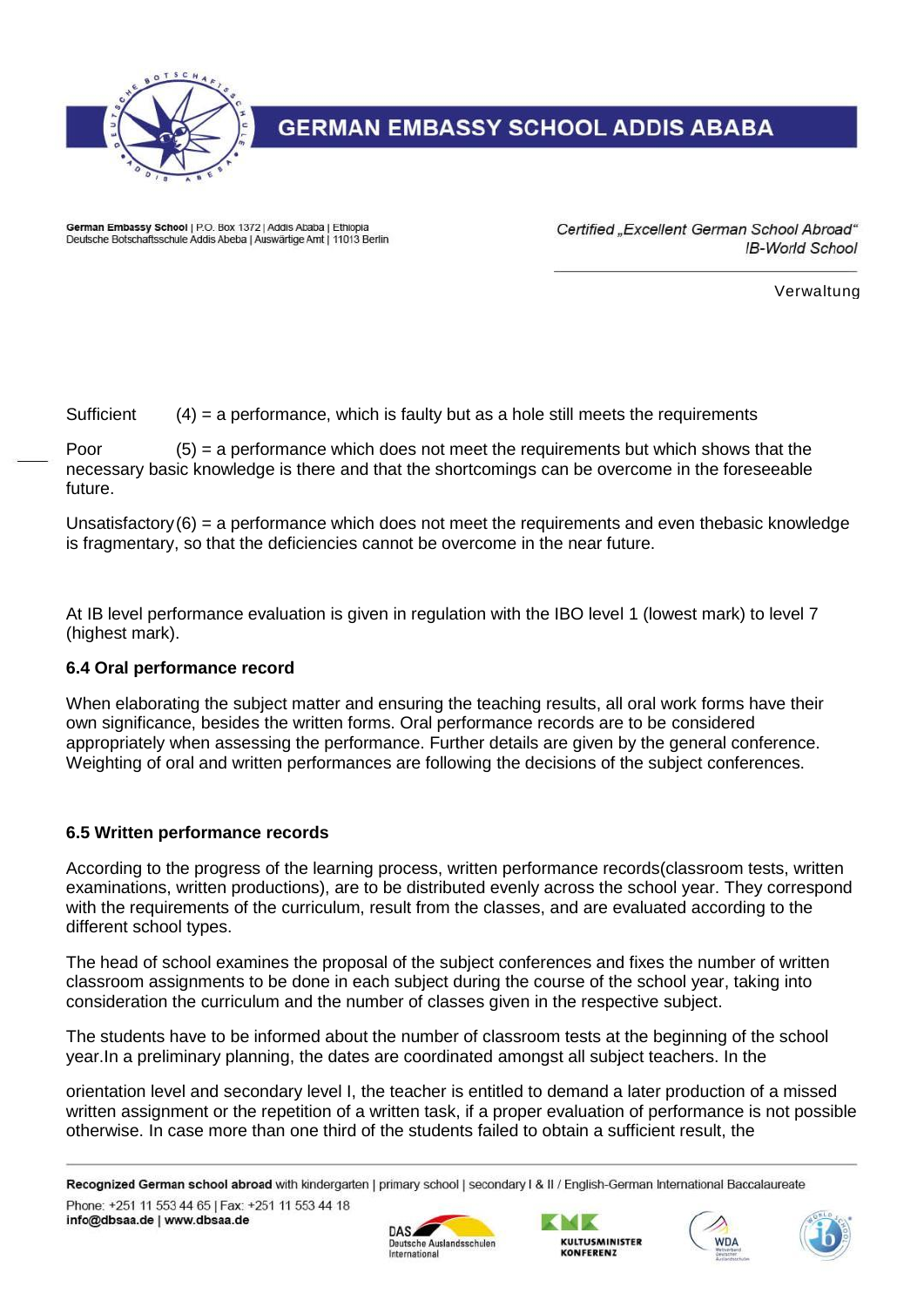

German Embassy School | P.O. Box 1372 | Addis Ababa | Ethiopia Deutsche Botschaftsschule Addis Abeba | Auswärtige Amt | 11013 Berlin Certified "Excellent German School Abroad" **IB-World School** 

Verwaltung

director, after consulting the subject teacher, decides, whether the class assignment is rated or rendered void.

#### **6.6 Acts of cheating during written performances**

If a student cheats, tries to cheat or helps to cheat, the supervising teacher or subject teacher, subject to the principle of proportion, decides about the measures to be taken. For comparability reason the general conference is working out pedagogical principles and regulations which are to be applied in case of cheating and attempt of cheating. The regulations about acts of cheating of the examination regulations for final exams are not affected by it.

#### **6.7 Yearly progress to the next grade**

The promotion to the next grade and the giving out of reports is regulated by the promotion and report regulations, which are passed by the general conference and presented to the school authorities. The regulations are presented to the Committee for Schools Abroad.

#### **7. Disturbance of the school order and measures**

School life and teaching lessons, require a certain order, which contributes to enable the formative process. Measures to obtain order can be taken against a student if he at fault violates established regulations or the regulations valid in his school. Measures to obtain order should only be effected, if it is necessary for the teaching and educational work or to protect partaking persons or things.It is part of the educational mission of the teacher, to make the student understand the necessity and the sense of regulations and thus to play a part in making the students accept the school regulations and act accordingly. Measures to obtain order should be applied with the pedagogical aim of strengthening the student in his social responsibility. So they are not to be effected, detached from the educational task of the school and its pedagogical responsibility towards each student. Educational measures have

priority over measures to obtain order. Their application has to be in an appropriate relation to the cause.The General Conference provides the catalogue of appropriate educational and regulative measures, valid for the school. Collective measures, corporal punishment and other measures which violate human dignity are not permitted.

Recognized German school abroad with kindergarten | primary school | secondary I & II / English-German International Baccalaureate Phone: +251 11 553 44 65 | Fax: +251 11 553 44 18







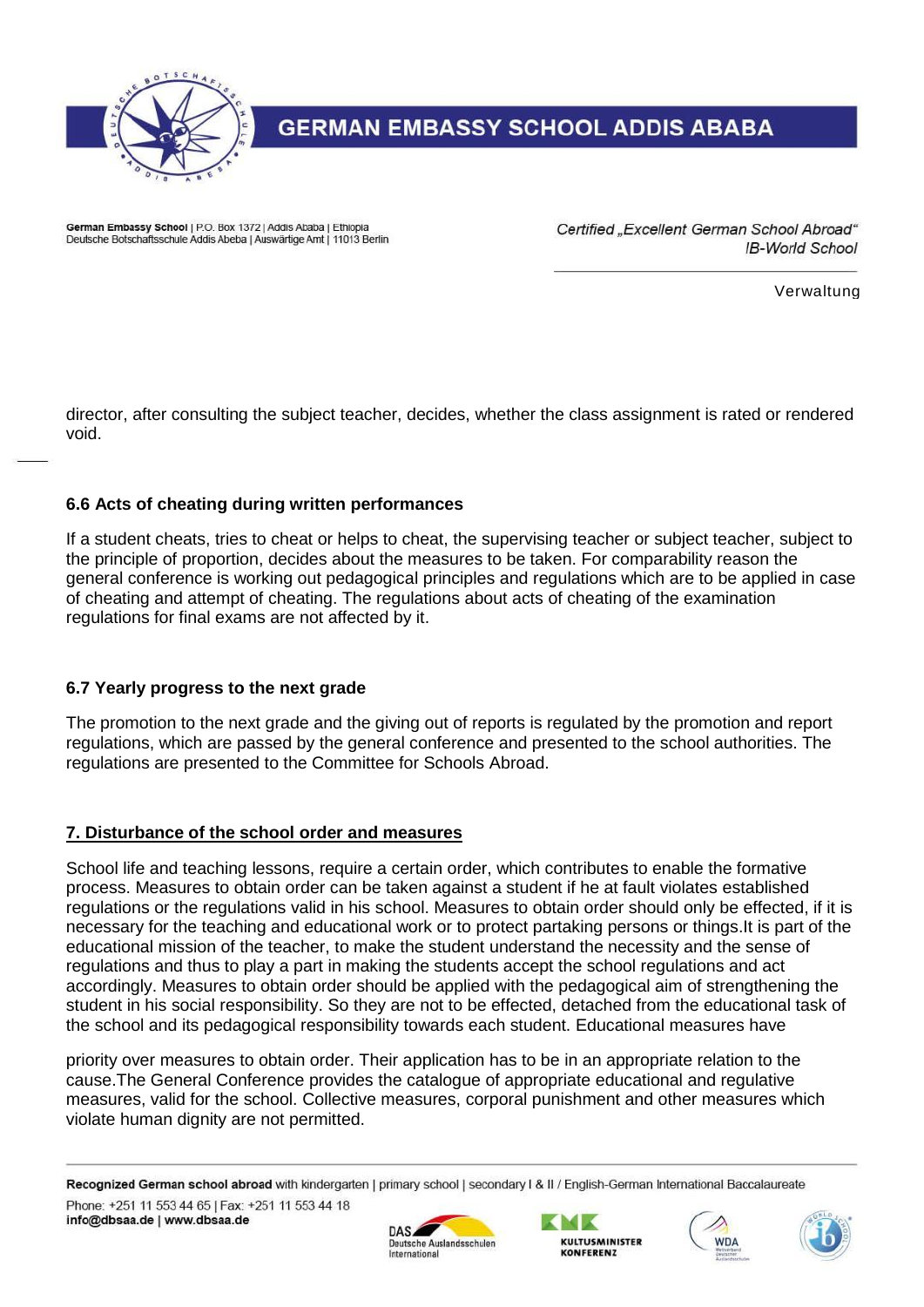

German Embassy School | P.O. Box 1372 | Addis Ababa | Ethiopia Deutsche Botschaftsschule Addis Abeba | Auswärtige Amt | 11013 Berlin Certified "Excellent German School Abroad" **IB-World School** 

Verwaltung

#### **8. Obligation to supervise and liability of the school**

#### **8.1 Obligation to supervise**

The school is obligated, to supervise the student during classes, breaks and free periods, when taking part in other school events as well as for an appropriate time before and after classes. The supervision is exercised through teachers or other authorized persons. These might be volunteering parents, or suitable students entrusted by the school to do special tasks, or employees of the school, commissioned to do so. The student is bound to follow the instructions of these persons.

#### **8.2 Insurance coverage and liability**

With the admission to the school, the students are insured through the school authorities, against accidents, which they suffer in class or while taking part at school events. The insurance conditions are presented to the parents.

The school is not liable for valuables that the student brings to school.

#### **9. Health care at school**

The school undertakes measures in order to ensure health care within its compound. Parents and students have to follow the respective orders of the school. In case contagious diseases occur with students or within their housing community, the director has to be informed immediately. He will take the necessary steps considering the regulations of the local public health authority.

Students have to take part in examinations ordered by the school board and carried out by the school medical doctor.

#### **10. School year, school excursions**

#### **10.1 The school year**

The school year lasts from August 1st untilJuly 31st. The holiday plan of the school as well as other days without lessons are determined yearly by the director in agreement with the school authorities and is presented to the parents in time. Regulations of the host country and Germany are considered in an appropriate way when they

Recognized German school abroad with kindergarten | primary school | secondary I & II / English-German International Baccalaureate Phone: +251 11 553 44 65 | Fax: +251 11 553 44 18